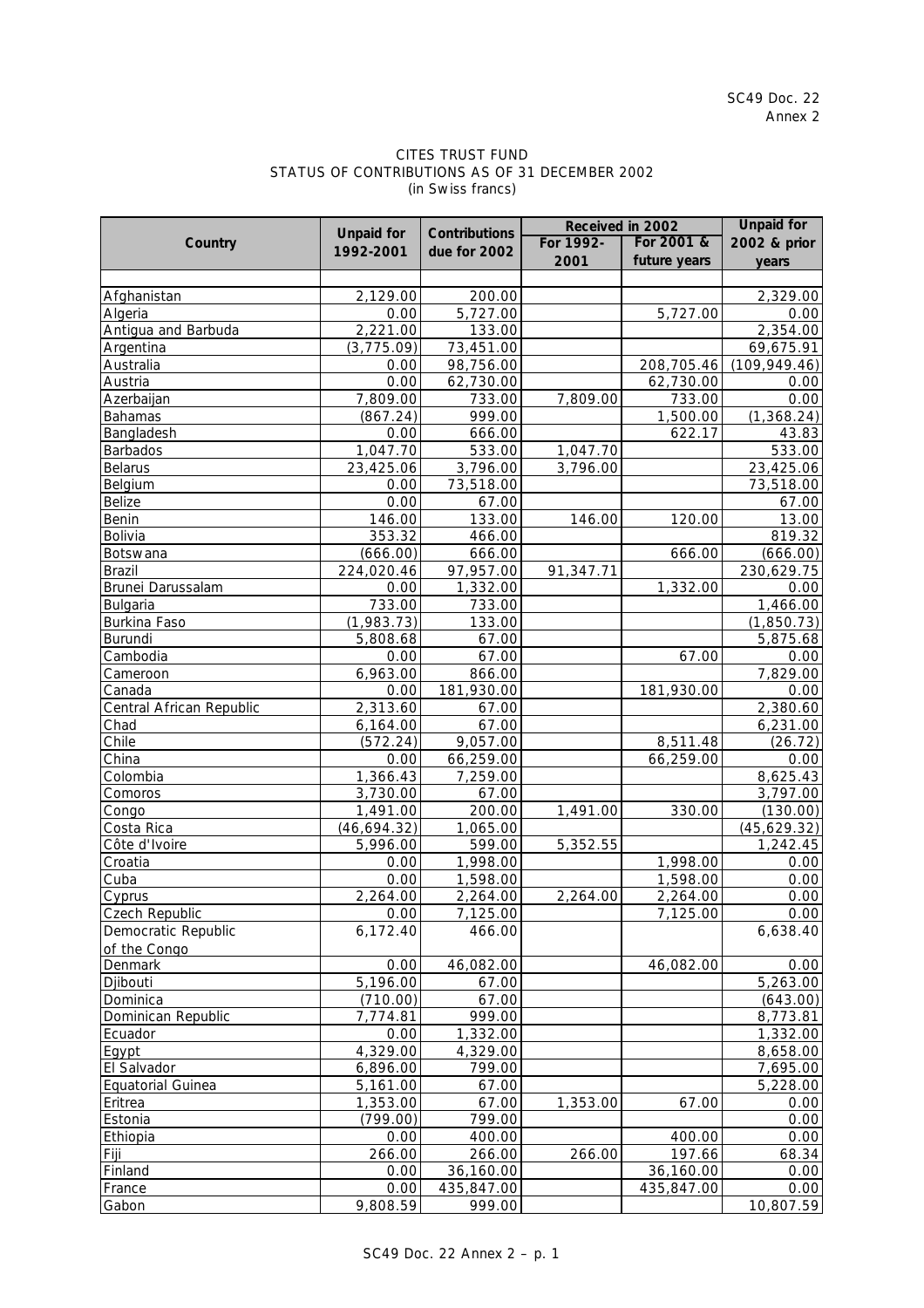|                            |                   |                      | Received in 2002     |              | <b>Unpaid for</b> |
|----------------------------|-------------------|----------------------|----------------------|--------------|-------------------|
| Country                    | <b>Unpaid for</b> | <b>Contributions</b> | For 1992-            | For 2001 &   | 2002 & prior      |
|                            | 1992-2001         | due for 2002         | 2001                 | future years | years             |
|                            |                   |                      |                      |              |                   |
| Gambia                     | (559.99)          | 67.00                |                      | 1,800.00     | (2, 292.99)       |
| Georgia                    | 28,714.00         | 466.00               |                      |              | 29,180.00         |
| Germany                    | 0.00              | 656,401.00           |                      | 656,401.00   | 0.00              |
| Ghana                      | 466.00            | 466.00               | 466.00               | 466.00       | 0.00              |
| Greece                     | 0.00              | 23,374.00            |                      | 23,374.00    | 0.00              |
| Grenada                    | 67.00             | 67.00                |                      |              | 134.00            |
| Guatemala                  | 1,636.00          | 1,199.00             |                      |              | 2,835.00          |
| Guinea                     | 5,467.00          | 200.00               |                      |              | 5,667.00          |
| Guinea-Bissau              | 5,279.00          | 67.00                | 2,351.50             |              | 2,994.50          |
| Guyana                     | 1,403.22          | 67.00                | 1,403.22             | 34.89        | 32.11             |
| Honduras                   | 545.95            | 200.00               |                      |              | 745.95            |
| Hungary                    | 0.00              | 7,991.00             |                      | 7,991.00     | 0.00              |
| Iceland                    | 0.00              | 7,991.00             |                      | 7,991.00     | 0.00              |
| India                      | (0.45)            | 19,911.00            |                      | 19,911.00    | (0.45)            |
| Indonesia                  | 0.00              | 12,519.00            |                      | 12,519.00    | 0.00              |
| Iran (Islamic Republic of) | 259,229.75        | 10,721.00            | 32,000.00            |              | 237,950.75        |
| Ireland                    | 0.00              | 10,000.00            |                      | 10,000.00    | 0.00              |
| Israel                     | 23,307.00         | 23,307.00            | 23,307.00            |              | 23,307.00         |
| Italy                      | 19,545.03         | 362,063.00           | 19,545.03            | 362,063.00   | 0.00              |
| Jamaica                    | 400.00            | 400.00               | 400.00               | 400.00       | 0.00              |
| Japan                      | 0.00              | 1,370,005.00         |                      | 1,370,005.00 | 0.00              |
| Jordan                     | 1,265.00          | 400.00               |                      |              | 1,665.00          |
| Kazakhstan                 | (25.70)           | 3,196.00             |                      | 1,404.77     | 1,765.53          |
| Kenya                      | 0.00              | 466.00               |                      | 466.00       | 0.00              |
| Latvia                     | (5, 146.00)       | 1,132.00             |                      |              | (4,014.00)        |
| Liberia                    | 6,230.00          | 133.00               | 4,141.60             |              | 2,221.40          |
| Liechtenstein              | 0.00              | 400.00               |                      | 400.00       | 0.00              |
| Lithuania                  | 0.00              | 302.00               |                      | 302.00       | 0.00              |
| Luxembourg                 | 0.00              | 4,528.00             |                      | 4,528.00     | 0.00              |
| Madagascar                 | (641.56)          | 200.00               |                      |              | (441.56)          |
| Malawi                     | 2,700.00          | 133.00               |                      |              | 2,833.00          |
| Malaysia                   | 0.00              | 12,186.00            |                      |              | 12,186.00         |
| Mali                       | 3,979.00          | 133.00               |                      |              | 4,112.00          |
| Malta                      | 0.00              | 932.00               |                      | 932.00       | 0.00              |
| Mauritania                 | 1,728.00          | 67.00                |                      |              | 1,795.00          |
| Mauritius                  | 0.00              | 599.00               |                      |              | 599.00            |
| Mexico                     | 13,089.67         | 66,259.00            | 13,089.67            | 38,318.24    | 27,940.76         |
| Monaco                     | 0.00              | 266.00               |                      | 266.00       | 0.00              |
| Mongolia                   | (510.00)          | 133.00               |                      |              | (377.00)          |
| Morocco                    | 5,786.00          | 2,730.00             |                      |              | 8,516.00          |
| Mozambique                 | 67.00             | 67.00                |                      |              | 134.00            |
| Myanmar                    | 41.52             | 533.00               | 41.52                | 460.48       | 72.52             |
| Namibia                    | 0.00              | 466.00               |                      | 466.00       | 0.00              |
| Nepal                      | 0.00              | 266.00               |                      |              | 266.00            |
| Netherlands                | 0.00              | 108,679.00           |                      | 108,679.00   | 0.00              |
| New Zealand                | 0.00              | 14,717.00            |                      | 29,434.00    | (14, 717.00)      |
| Nicaragua                  | 1,040.77          | 67.00                | 762.15               |              | 345.62            |
| Niger                      | 6,230.00          | 133.00               |                      |              | 6,363.00          |
| Nigeria                    | (6,629.78)        | 2,131.00             |                      |              | (4, 498.78)       |
|                            | 0.00              | 40,621.00            |                      | 40,621.00    | 0.00              |
| Norway                     | 8,802.00          | 3,929.00             |                      |              | 3,929.00          |
| Pakistan<br>Panama         | 2,527.32          | 866.00               | 8,802.00<br>2,527.32 |              | (3, 152.94)       |
|                            |                   | 466.00               |                      | 4,018.94     | 2,552.20          |
| Papua New Guinea           | 2,086.20          |                      |                      |              |                   |
| Paraguay                   | 1,814.48          | 932.00               |                      |              | 2,746.48          |
| Peru                       | 5,349.17          | 6,593.00             |                      |              | 11,942.17         |
| Philippines                | 5,394.00          | 5,394.00             | 5,394.00             | 11,553.16    | (6, 159.16)       |
| Poland                     | 0.00              | 13,052.00            |                      | 13,052.00    | 0.00              |
| Portugal                   | 0.00              | 28,701.00            |                      | 28,701.00    | 0.00              |
| Qatar                      | (2, 208.00)       | 736.00               |                      |              | (1, 472.00)       |
| Republic of Korea          | 0.00              | 66,992.00            |                      | 66,992.00    | 0.00              |
| Republic of Moldova        | 333.00            | 333.00               | 333.00               | 619.56       | (286.56)          |